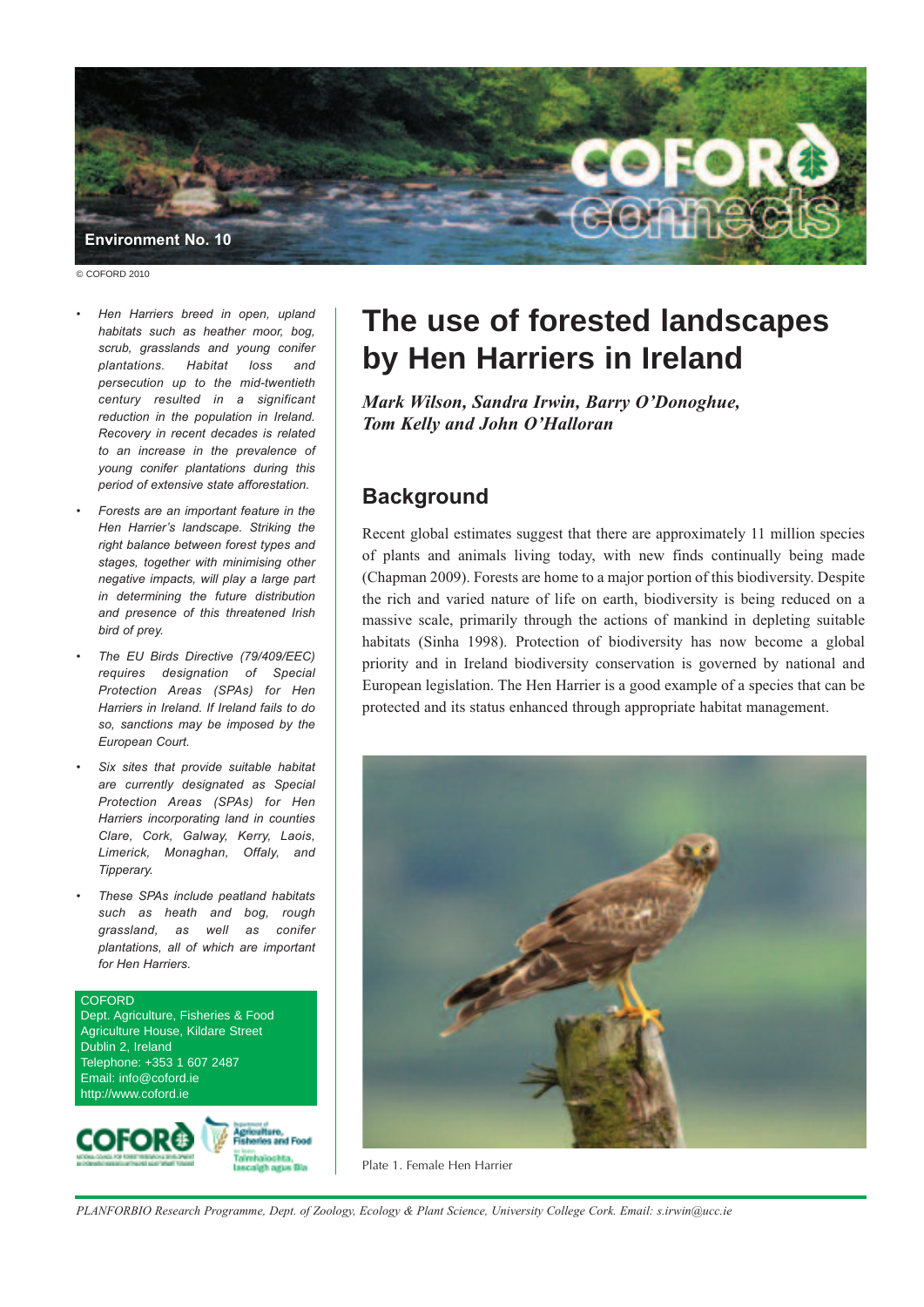Over recent centuries a number of raptor species have been lost from the island of Ireland, and the Hen Harrier, one of our rarest birds of prey, is now classed as vulnerable here and at a European scale. Its decline has been associated with habitat loss and persecution (Watson 1977; O'Flynn 1983). Traditionally this species used heather moors for nesting during the breeding season and foraged in the surrounding landscape which included extensive farmland. Due to the depletion of significant proportions of suitable habitat from the Irish landscape by afforestation or reclamation, they have adapted to nesting in young conifer plantations and are now frequently associated with these forests. Ireland is required under European law to designate areas of land that will be managed for the conservation of this species, and in order to adequately provide for the conservation of this bird we need a detailed understanding of their biology and how they interact with habitats both locally and at a landscape scale. Knowledge of breeding biology is crucial in formulating effective conservation management plans. To meet this demand a research project, jointly funded by COFORD and the National Parks and Wildlife Service (NPWS), is being undertaken at University College Cork (UCC) to provide the objective scientific data needed to fill gaps in our knowledge and ensure the protection of Hen Harriers in Ireland. Previous studies have gathered some information by direct observation and systematic surveys, which are both time-consuming and difficult. The team at UCC are using these traditional methods in combination with recent advances in appropriate technologies to gather the required ecological and demographic information. This note presents some of the preliminary findings of this detailed six year study, which will run until 2012.

#### **Hen Harriers in Ireland**

Historically widespread in Ireland, population fluctuations in recent centuries throughout Europe have led to an overall population decline of Hen Harriers (Ferguson-Lees and Christie 2001). Despite an apparent recent recovery in the Irish population, the most recent national survey estimated that only 150 breeding Hen Harrier pairs remain in Ireland today (Barton et al. 2006). They remain on the Amber List of species of conservation concern in Ireland due to their continued vulnerability to persecution and habitat destruction (Lynas et al. 2007).

Watson (1977) reported that, during the early 19th century, Hen Harriers bred in all areas of Ireland where suitable habitat was available. The first evidence of a decline in population comes from the middle of that century, with numbers continuing to fall until the middle of the 20th century, when there were believed to have been very few breeding pairs left in Ireland (O'Flynn 1983). However, from the 1950s, the Hen Harrier population in Ireland underwent a dramatic recovery. Anecdotal records suggesting that by the mid 1970s as many as 250-300 may have been breeding in Ireland (O'Flynn 1983). Land use changes during the late 20th century resulted in a further significant decline in Hen Harrier numbers in Ireland (O'Flynn 1983; Norriss et al. 2002). Although some recovery has been reported recently, more intensive surveys may be partly responsible for this observation, and continued protection is required to ensure future recovery of this species in Ireland (Lynas et al. 2007).

### **Hen Harriers and the law**

Hen Harriers are currently vulnerable across much of their European range, and are consequently protected under Irish and European law, and subject to conservation measures in many countries. Ireland is committed to the conservation of biological diversity under a variety of international agreements, and forestry practice in Ireland should conform to Sustainable Forest Management, a core component of which is biodiversity conservation. The primary instruments of biodiversity conservation are protection of forest ecosystems through establishment of Special Protection Areas (SPAs) and management of forests in a way that takes biodiversity into account.

Hen Harriers are listed, along with 32 other rare and vulnerable bird species, on Annex 1 of the Birds Directive (79/409/EEC). This instrument legally requires Ireland to ensure their protection and to designate a suite of the most important sites for this species as SPAs, or else face heavy fines in the European Court.

The six designated SPAs are:

- SPA (004160): Slieve Bloom Mountains (Laois and Offaly);
- SPA (004161): Stack's to Mullaghareirk Mountains, West Limerick Hills and Mount Eagle (Cork, Kerry and Limerick);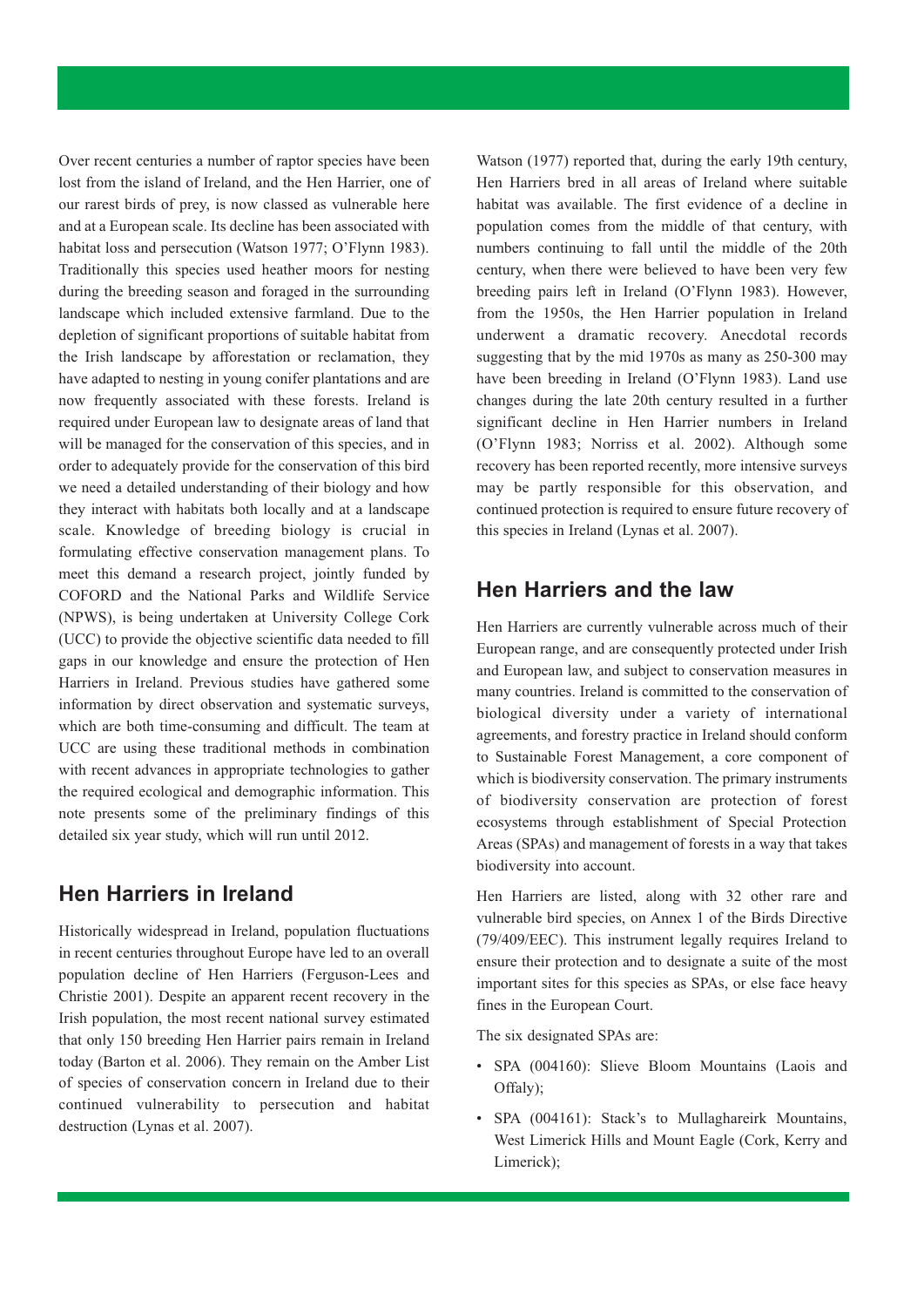- SPA (004162): Mullaghanish to Musheramore Mountains (Cork);
- SPA (004165): Slieve Felim to Silvermines (Limerick and Tipperary);
- SPA (004167): Slieve Beagh (Monaghan);
- SPA (004168): Slieve Aughty Mountains (Clare and Galway).

These Hen Harrier SPAs include heaths and bogs, rough grassland and conifer plantations, as these habitats are all important breeding areas for the species. Activities requiring regulation within SPAs relate mainly to conversion of peatlands to other land use types, removal of hedgerows, and the recreational use of off-road vehicles, which are not permitted in circumstances where they will have a significant adverse affect on the SPA. Proposed wind farm developments are currently assessed through the planning process, and potential impacts assessed on a caseby-case basis.

#### **Hen Harriers and forests**

The traditional breeding habitat of Hen Harriers in Ireland is open moorland, bog and rough pasture in the uplands (Redpath et al. 1998; Sim et al. 2001; Norriss et al. 2002; Wilson et al. 2006). Habitat loss and degradation has long been considered a significant contributing factor in the decline of Hen Harrier populations, an impact mediated through its effect on food availability (Amar et al. 2003; Thirgood et al. 2003).

The suitability of many upland areas in Ireland for Hen Harriers was reduced by agricultural intensification and afforestation during the late 20th century. As open spaces were replaced by forest plantations, the ground vegetation of these young plantations provided a suitable habitat for Hen Harrier nesting and foraging (O'Flynn 1983; Redpath et al. 1998; Madders 2000). Hen Harriers adapted to these forested landscapes to a remarkable degree, and at least in some parts of its Irish range, it now inhabits heavily forested areas (Wilson et al. 2009). While Hen Harriers nest and forage in young plantations, they do not use this habitat as extensively following canopy closure, and the maturation of upland conifer plantations may limit the availability of suitable breeding and foraging sites (Picozzi 1978; O'Flynn 1983; Sim et al. 2001; O'Donoghue 2004). As closed



Figure 1. Special Protection Areas for Hen Harriers in Ireland.

canopy forest persists for about two thirds of the plantation forest cycle, afforestation of open habitats that are used by Hen Harriers will ultimately lead to a net loss of suitable habitat, even if they use forests at pre-thicket stage (Bibby and Etheridge 1993). While recent studies suggest that Hen Harriers make use of pre-thicket forest in both first and second rotation plantations in Ireland (Norriss et al. 2002; O'Donoghue 2004), use of second rotation pre-thicket has only rarely been reported in Great Britain (Petty and Anderson 1986; Madders 2000). Also, because of a lack of vegetation following clearfelling, and the more rapid closure of the forest canopy following planting, it is likely that second rotation plantations typically provide suitable habitat for a shorter period than newly planted first rotation forests (O'Donoghue 2004). It is therefore likely that Hen Harriers will require substantial areas of open habitats if they are to persist in extensively afforested landscapes (Wilson et al. 2009).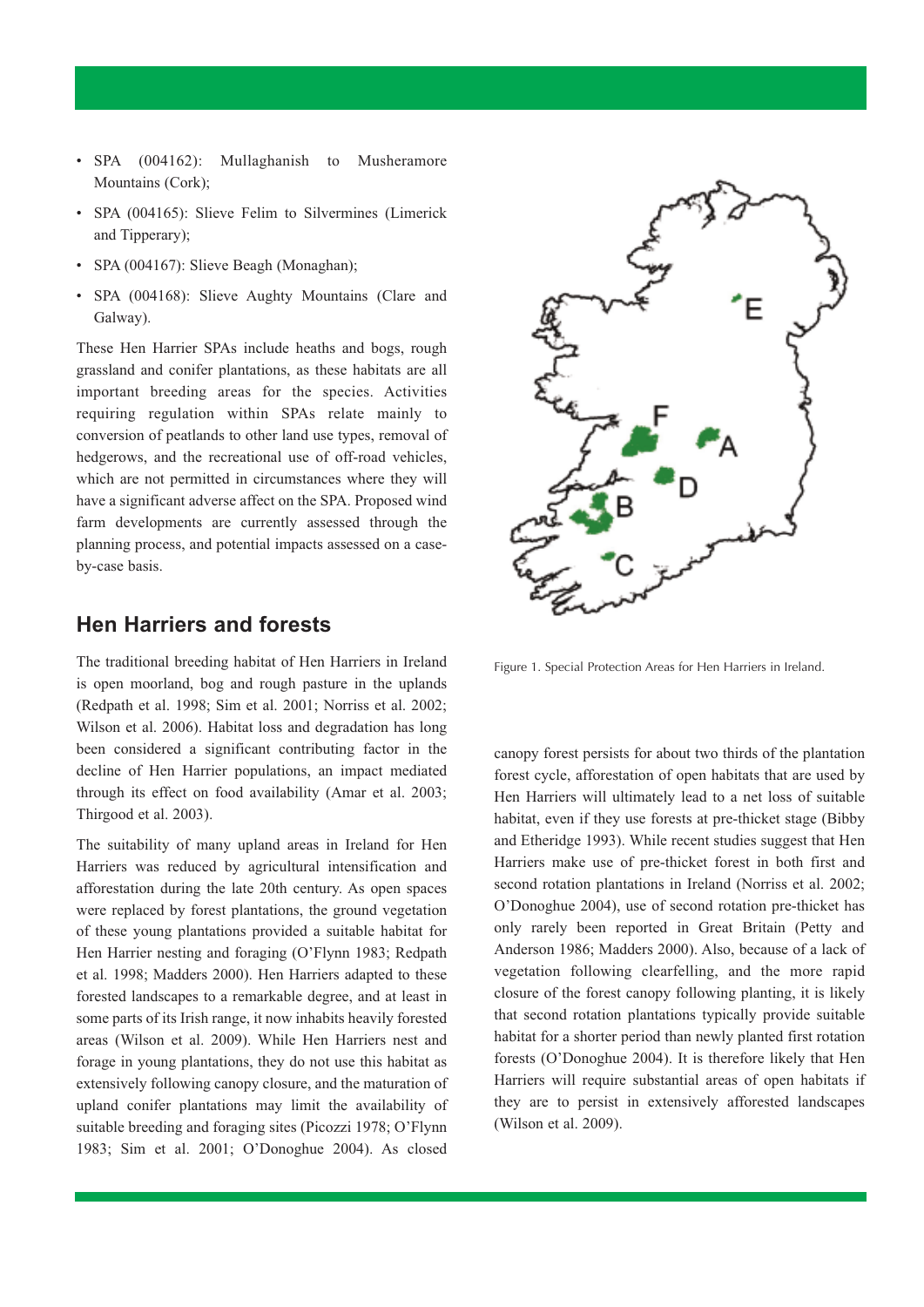

Plate 2. Typical densely vegetated Hen Harrier nest site in pre-thicket stage second rotation Sitka spruce forest in Ireland.

#### **Hen Harrier nesting habitat**

A recent study published by UCC on nest site selection by Hen Harriers in six of the areas covered by the 2000 and 2005 National Hen Harrier Surveys revealed that prethicket plantation forest was more strongly selected by Hen Harriers in all six study areas during both survey years than any other habitat (Wilson et al. 2009). This study examined both first and second rotation pre-thicket plantations, closed canopy plantations, improved grassland, peatland habitats and rough pasture. Selection for second rotation pre-thicket plantations was even stronger than for first rotation prethicket plantations. In fact, during the 2005 survey, nests were more frequently situated in second rotation pre-thicket plantations than in any other habitat, despite the fact that second rotation forest represented less than 5% of all study areas, demonstrating a clear preference for this habitat for nesting (Figure 2). This represents an interesting difference between the Irish Hen Harrier population and those studied elsewhere so far, and means that the contribution that forest habitat can make to providing suitable landscape for Hen Harriers can be incorporated into future planning.

The rapid recovery of vegetation in clearfelled sites provides plentiful cover for ground-nesting birds typically associated with open habitats (Bibby et al. 1985; Burton 2007). In addition, the combination of brash and growing vegetation in second rotation forests can offer protection from predators (Truscott et al. 2004). Despite these obvious advantages, a preference for young second rotation plantation forests for nesting Hen Harriers has not been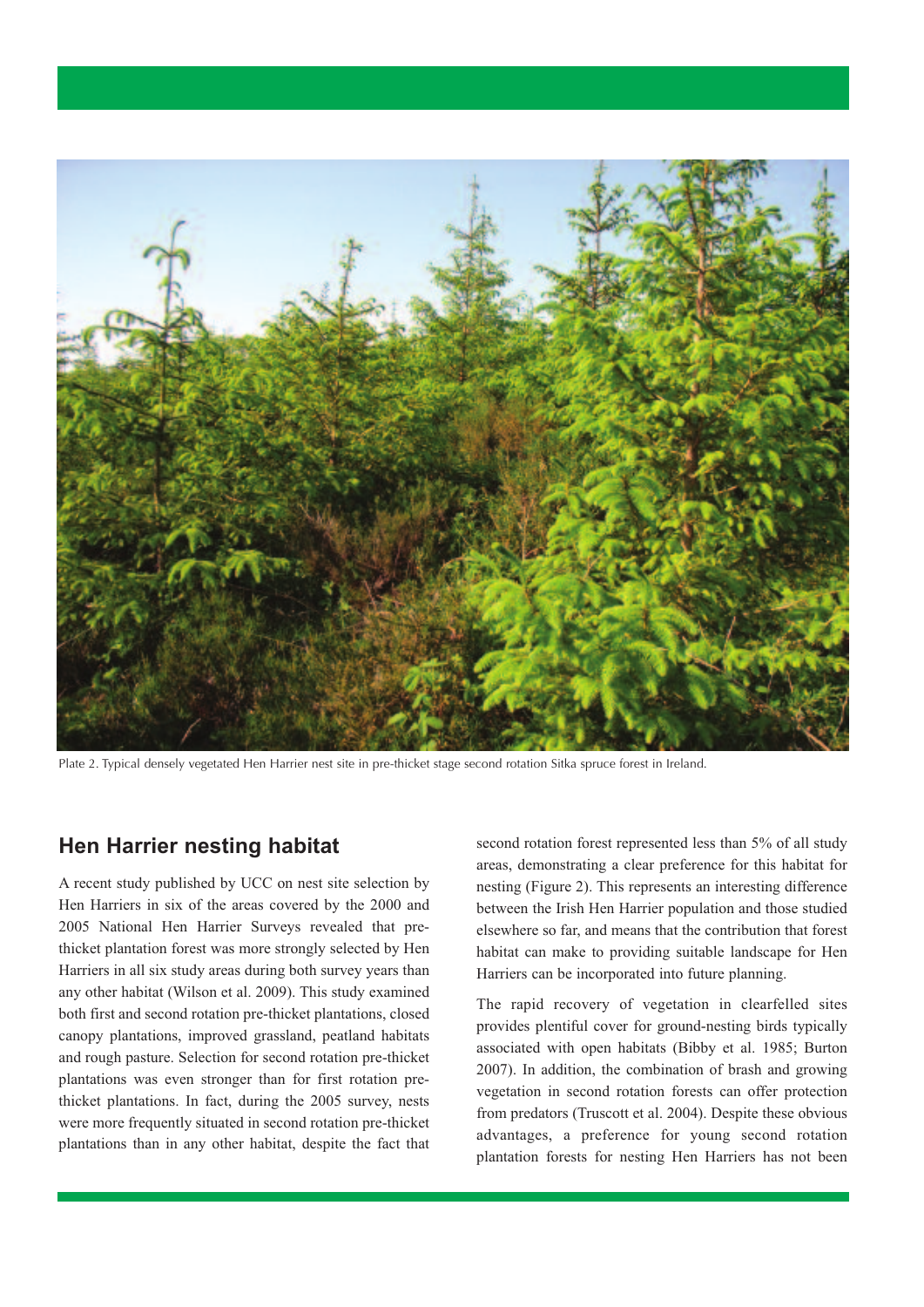

Figure 2. Distribution between habitat types of Hen Harrier nests and random points (representative of available habitat) during the 2000 and 2005 National Irish Hen Harrier Surveys (Error bars show 95% confidence intervals for these proportions) (Wilson et al. 2009). Where the shaded bar exceeds the white bar it indicates that there are more nests located in this habitat type than expected at random.



Plate 3. Newly hatched Hen Harrier in active nest.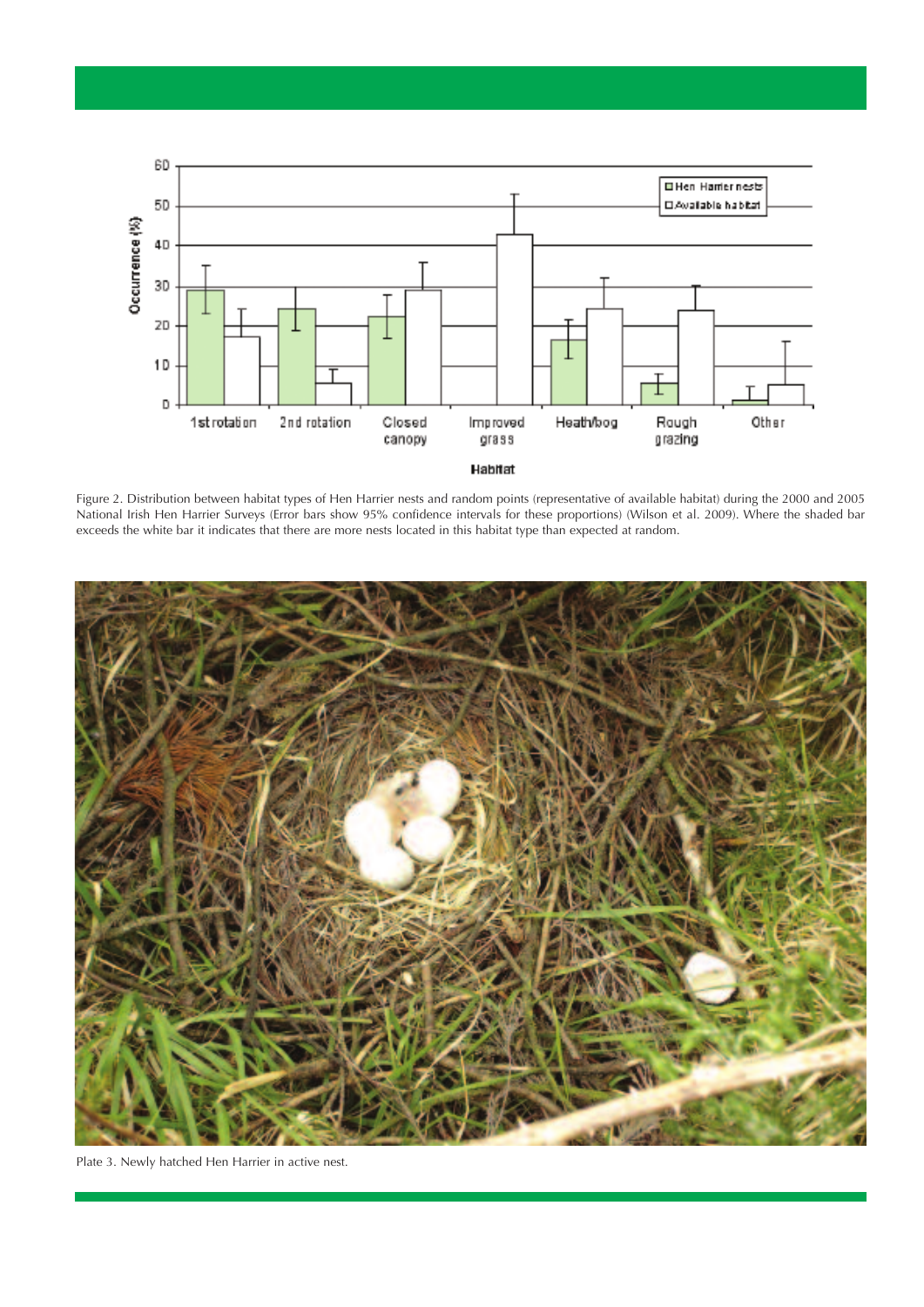reported in Great Britain, where heather-dominated habitats have been found to be the most important for nesting and foraging Hen Harriers (Redpath et al. 1998; Redpath et al. 2002; Amar and Redpath 2005; Sim et al. 2007). Interestingly, heath/bog was not selected as often as expected for nest sites in the Irish study (Figure 2). Many Irish peatland habitats are overgrazed (MacGowan and Doyle 1996; McKee et al. 1998), which could reduce their usefulness to Hen Harriers by decreasing cover for nesting (Redpath et al. 1998) and lowering prey densities (Madders 2000).

Although improved grassland was the most abundant habitat in the study areas, occupying more than 40%, no nests were found in this habitat. This habitat contains little suitable cover for nests, and areas dominated by improved grassland tend to be at lower altitude and have higher levels of human activity than areas of other upland habitats. Rough grazing was not so comprehensively avoided, but a far smaller proportion of nests were situated in this habitat than might be expected through random selection (Figure 2) and nests located in rough pasture were frequently associated with localised areas of gorse (*Ulex* spp), willow (*Salix* spp) or other low shrubs.

#### **Hen Harrier habitat use**

Male Hen Harriers typically range over distances of several kilometres from the nest during the breeding season, but intensity of foraging activity is much greater within 2 km of the nest than beyond this distance (Madders 2003; Arroyo et al. 2006). Therefore, data from the two recent Irish Hen Harrier Surveys were used to investigate habitat composition around the nest site by comparing the habitat within 2 km of known nest sites with habitat within 2 km of randomly selected points within the study sites (Wilson et al. 2009). Habitat within 2 km of nests differed from that expected if nest sites were selected at random with respect to habitat. Cover of pre-thicket plantations, closed-canopy plantations and heath/bog was greater around nests than around the randomly selected points, while cover of improved grassland and rough pasture was lower than random. The areas of post-closure plantation, heath/bog and other within 2 km of nests were significantly greater than random in both surveys, though numbers of nests situated in these habitats were not significantly different from random. However, it was not possible to completely separate the

influence of selection for habitat at the nest site itself from that of selection operating at a wider, landscape scale as these two variables are related to one another, and could both play a part in nest site selection. Hen Harriers could choose to nest in a patch of second-rotation pre-thicket plantation because of the opportunities it affords for shelter and concealment of their nests, because it is advantageous to nest in landscapes that contain relatively high levels of second rotation plantation cover around them, or for a combination of these factors. However, differences between nests and randomly selected points located in Hen Harrier nesting habitats indicate that at least a component of nest site selection was based on landscape scale factors. These findings suggest that most variation in Hen Harrier nest site location can be explained in terms of selection of preferred nesting habitats and avoidance of landscapes with a high proportion of improved grassland (Wilson et al. 2009).

Selection of nests sites situated in landscapes with low levels of improved grassland cover could therefore be due to avoidance of areas with low foraging profitability. Previous studies found that improved grassland is used infrequently by hunting Hen Harriers (Madders 2000; O'Donoghue 2004; Barton et al. 2006) and that the density of prey species in agricultural land is negatively related to intensity of farming (Butet and Leroux 2001; Vanhinsbergh and Chamberlain 2001). Alternatively, the lack of cover that makes improved grassland unsuitable as a nesting habitat could also render nearby patches of potentially suitable nesting habitat less attractive, by making it harder for adult Hen Harriers to approach the nest without being observed by potential nest predators and humans. There was no evidence for avoidance of areas with high post-closure plantation cover. This indicates that, at least at current levels and configurations of plantation cover, the presence of postclosure plantation forest in otherwise suitable habitat does not greatly limit the distribution of breeding Hen Harriers within the main parts of their Irish range.

The proportional change in the number of breeding Hen Harrier pairs in the six study areas between 2000 and 2005 in study areas was positively correlated with the change in the proportion of second rotation pre-thicket plantations within 2 km (Figure 3). The proportional change between years in area within 2 km was not correlated with changes in the number of breeding Hen Harriers for any of the other habitats. As the proportion of first rotation forests in our landscape declines there is an associated increase in second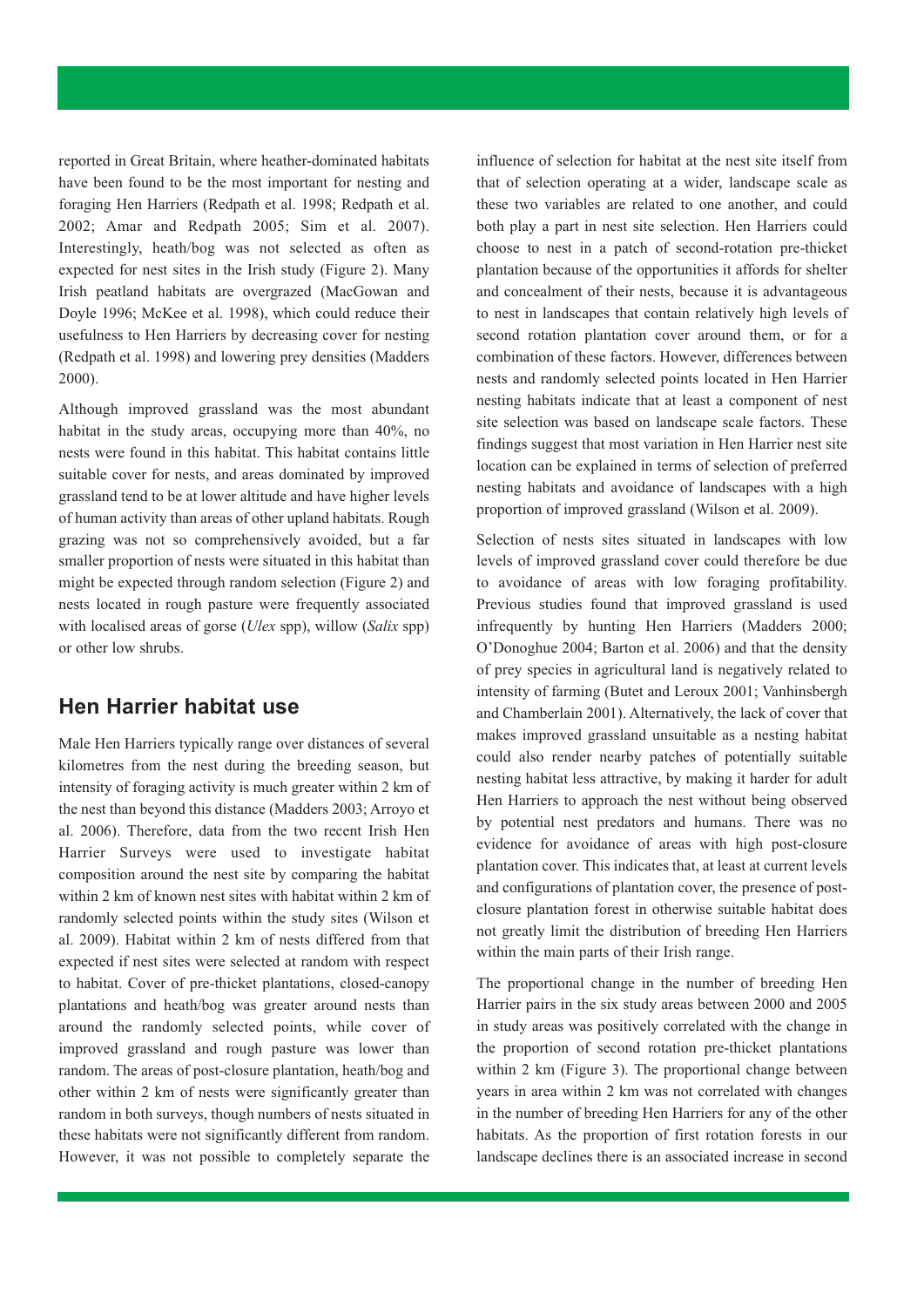

Figure 3. The proportional difference in the number of breeding Hen Harriers in study areas between 2000 and 2005, plotted against the proportional change in percentage cover of pre-thicket second rotation plantations during this period.

rotation or restock plantations which will continue to increase in the future and in heavily afforested areas will constitute a large proportion of the habitat available to Hen Harriers for nesting and foraging.

With regard to the management of land within Special Protection Areas, an understanding of the usefulness of forest habitats for breeding Hen Harrier is vitally important and has been the subject of a number of investigations in different parts of the world, the findings of which have so far been inconclusive. Hen Harriers in Great Britain are reported to use young second rotation forests as hunting grounds during the breeding season (Madders 2000; Sim et al. 2007) although they have only occasionally been reported to use this habitat for nesting (Petty and Anderson 1986). In the US, reforestation is considered a factor contributing to the decline in Hen Harrier populations (Serrentine 1992; MacWhirter and Bildstein 1996). There is, however, no evidence of active avoidance of second rotation forests by Hen Harriers in continental Europe or North America.

While Hen Harriers in this study by Wilson et al. (2009) clearly avoided intensively managed agricultural land, there was no evidence that they avoided breeding in areas with a proportion of forested land. In fact, pre-thicket second rotation forest was strongly preferred as a nesting habitat, providing encouraging evidence of the possible coexistence of Hen Harriers and forests in Ireland.

#### **Hen Harrier breeding success**

The incidence of Hen Harriers nesting in Ireland's newly forested landscapes described above does not guarantee their persistence in these areas. As part of ongoing studies of Hen Harrier ecology at UCC, researchers are examining the relationship between breeding habitat and breeding success of Hen Harriers in Ireland for the first time (Irwin et al. 2008). The aim of this research is to improve our understanding of the value of different habitats for breeding Hen Harriers. The dataset used comprised the breeding outcomes of 144 Hen Harrier nests spanning three years from 2007-2009. These nests were located in three of the areas that contributed data to the nest site selection study described earlier (North Kerry, the Slieve Aughty mountains and the Ballyhoura mountains), as well as a fourth area in West Clare, which has recently been discovered to be important for Hen Harriers. Data were collected on nest location, timing of breeding, clutch size, brood size and nest success. Previous studies have gathered such information by direct observation and systematic surveys, which are both time-consuming and difficult. The team at UCC are using these traditional methods together with novel technologies including nest cameras and GPS tracking to gain an insight into the breeding success of Hen Harriers in the four study areas; 45, 60 and 49 nests were located and monitored for breeding success in 2007, 2008 and 2009 respectively.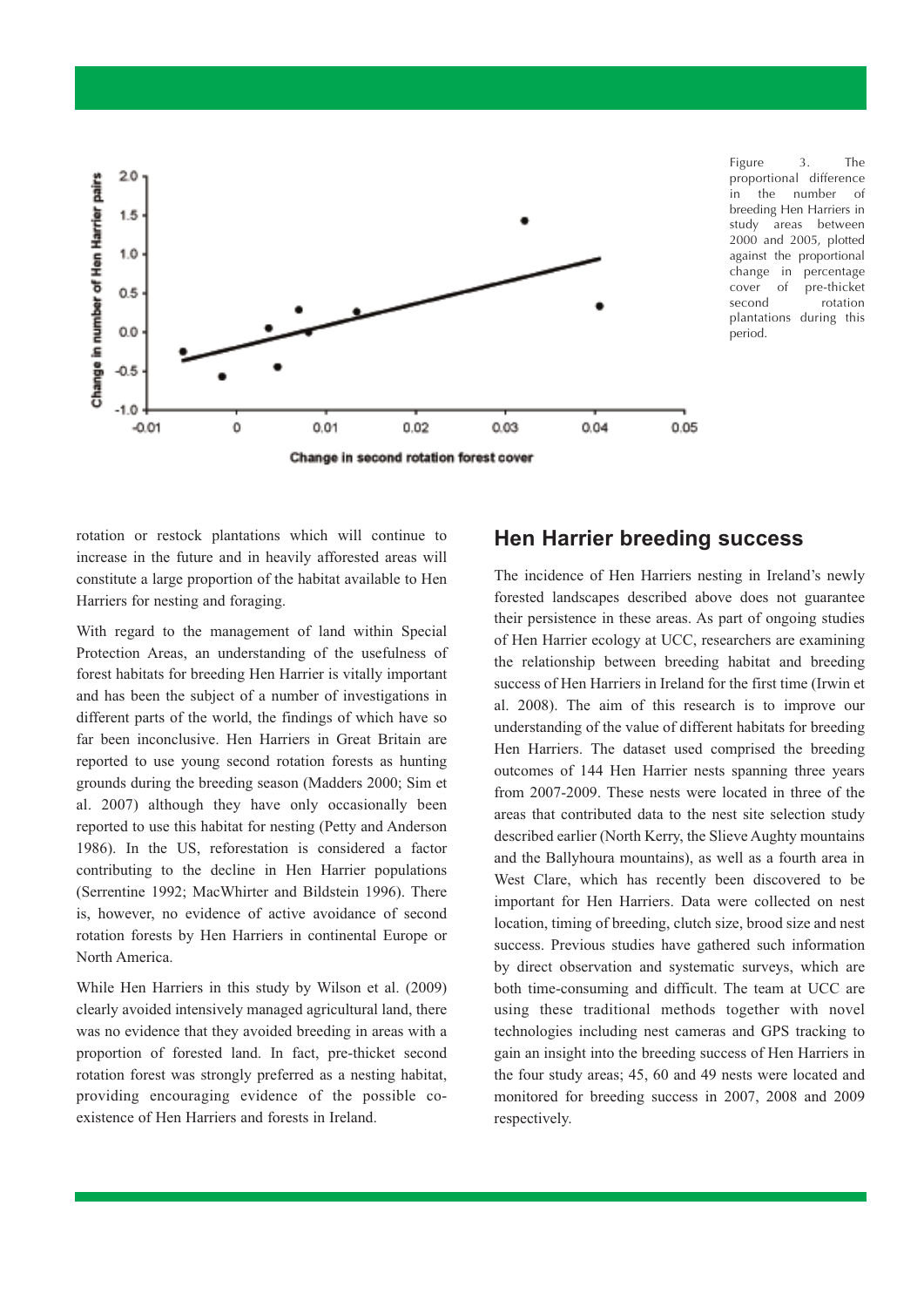Preliminary analysis of results to date has revealed that breeding success is very variable both between study areas and between study years (Figure 4) (Irwin et al. 2008). The overall success rate of all nests studied was 62% in 2007, 64% in 2008 and 49% in 2009. The large drop in overall success rate in 2009 was driven by reduced success rates in the West Clare and Kerry study areas in that year. Almost 50% of all nests included in our studies were successful, fledging at least one juvenile. This is typical of reported success rates for Hen Harrier nests, where success rates of 50-70% are common in suitable habitat (Green and Etheridge 1999; Amar et al. 2007). Just 30% of nests fledged at least one young in Orkney during one study in the 1990s where low breeding success was related to habitat and to an overall decline in Hen Harrier population size.

The productivity of nests in Ireland was, however, quite low compared to that of other populations. There is a lot of variation between sites, with the Slieve Aughties being the least productive site and Kerry and West Clare being the most productive (Figure 5). It is important to note that Ireland has experienced an unusual sequence of particularly wet summers during the three field seasons to date, and results should be interpreted in this context.

In order to improve our understanding of the value of different habitats for breeding Hen Harriers, we looked at information on breeding attempt outcomes to examine the relationship between habitat and breeding success. We first investigated the influence of the habitat patch in which the nest was situated, before expanding to look at the possible







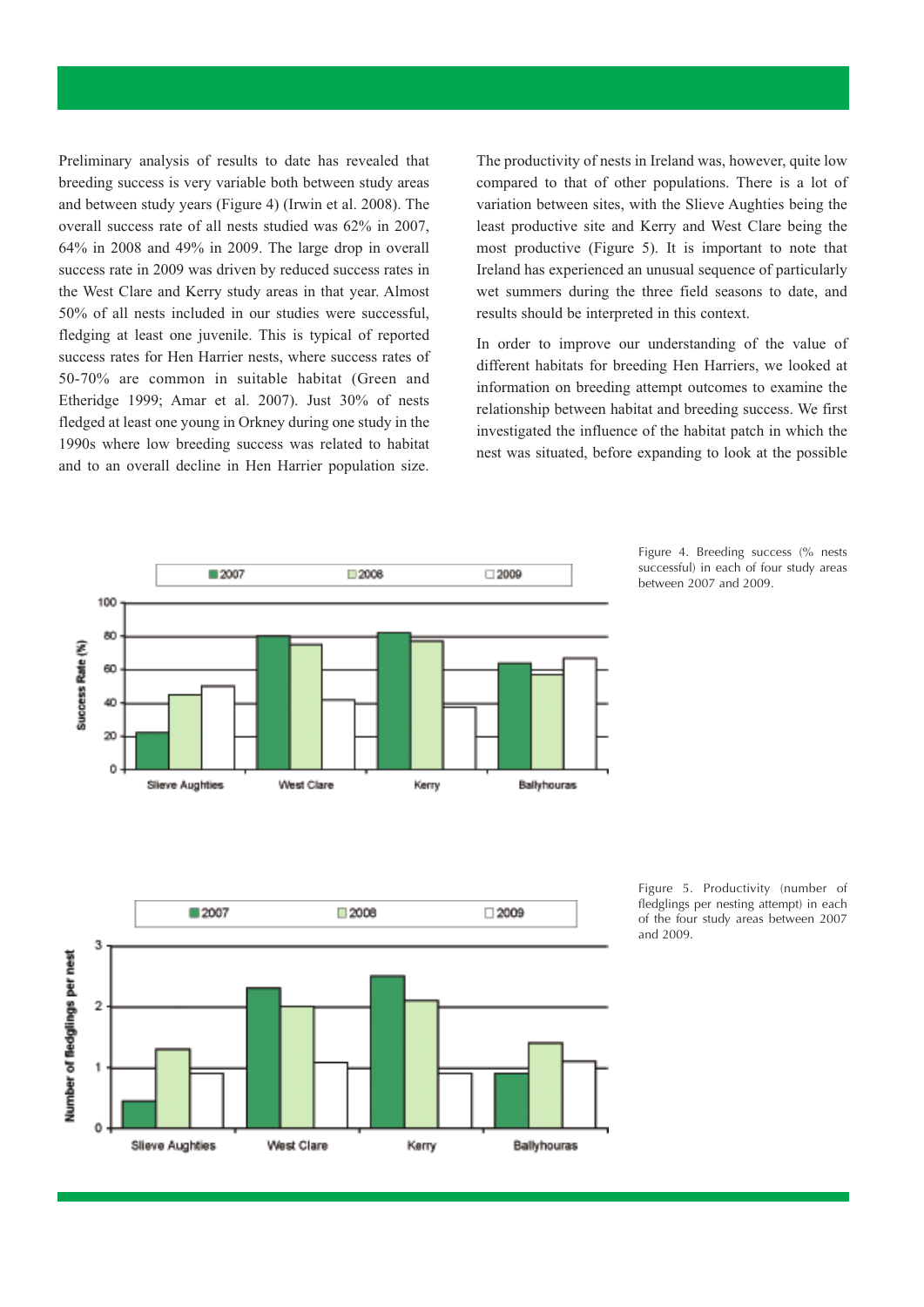influence of forest cover in the wider landscape. As in the earlier study (Wilson et al. 2009), the most common nesting habitat in this study was second rotation pre-thicket forest (accounting for 28% of nests), followed by heath and bog (each accounting for 25% of nests). Habitat at the nest site did not explain any variation in the number of chicks fledged from successful nests, but the probability of nests fledging successfully was found to differ between nests located in second rotation forest, and those located in other habitats. Figure 6 shows that this difference is restricted to the Slieve Aughties, where nests in second rotation forest had a lower success rate than in any other combination of study site and habitat. No effect of habitat within 2 km was observed on the numbers of chicks fledged from successful

nests, but cover of second rotation forest was negatively related to nest success. Variation in second rotation cover was far greater between study sites than between failed and successful nests. However, cover of second rotation forests was lower around successful nests than around failed nests in all sites, this difference being greatest in the Slieve Aughties and in West Clare (Figure 7).

Research to date in Ireland has found that upland forested landscapes can be used by Hen Harriers. Although the relationship between Hen Harriers and forested landscapes is a complicated one, it is clear that they are capable of utilising early conifer plantations during the breeding season. In Ireland they use both afforestation and



Figure 6. Mean success of nests located in second rotation prethicket forests and all other habitat types in each of the study areas. Values over each bar indicate the sample size.



Figure 7. Mean cover of young second rotation forest within 2 km of successful and failed nests in the different study sites. Values over each bar indicate the sample size.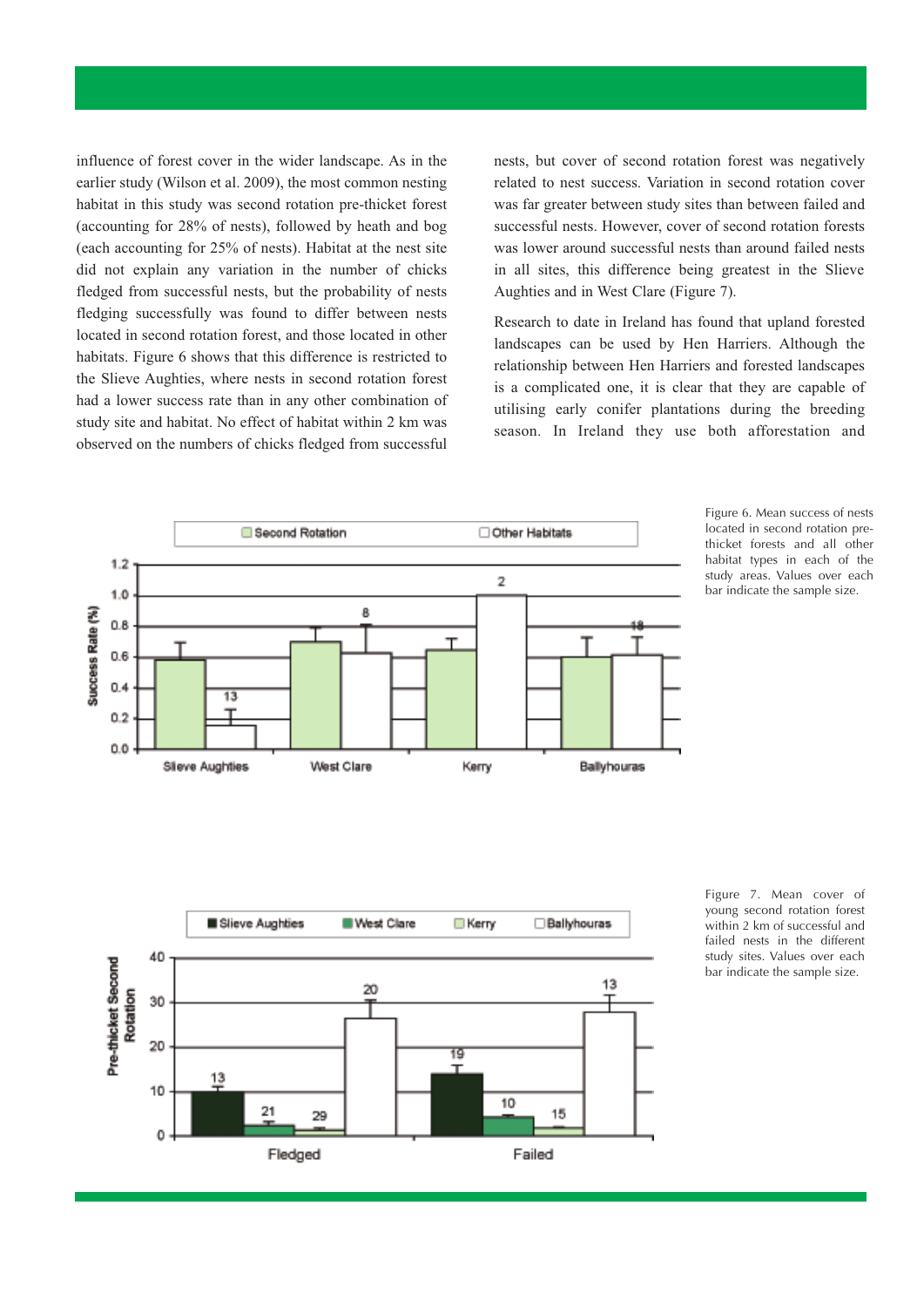reforestation sites, although the latter are useful to them for a shorter duration. Over the past three breeding seasons, Hen Harriers in the most productive sites studied in Ireland have produced enough juveniles that populations in these areas may be increasing, but in other sites it is likely that productivity is barely sufficient to sustain the number of breeding pairs. Research has found no effect of either total forest cover or closed canopy forest cover on either nest success rates or productivity. However, pre-thicket second rotation forest cover has been negatively related to nest success, both at the nest site and at a 2 km scale. Research is ongoing to determine whether these observed relationships are causal, and why they vary from one area to another. Numerous possibilities are being considered, including reduced time to canopy closure, increased risk of disturbance and persecution, and increased levels of nest predation.

Improving our understanding of the value of second rotation pre-thicket forests for breeding Hen Harriers is particularly important, partly because of their demonstrated preference for this habitat, but also because the proportion of this habitat in the forest estate will continue to increase for the foreseeable future. Commercial forests are dynamic habitats, with the proportion of young forest cover within the forested landscape continually changing due to harvesting, planting and tree growth. At the scale of an individual SPA or breeding territory, such change can have dramatic consequences for the habitats available to Hen Harriers. In addition, the Irish government currently has ambitious targets of national levels of afforestation, aiming to increase Ireland's forest cover by half over the next 20 years (COFORD 2009). In the context of these changes in Ireland's forest estate, and given the importance of forested areas for Hen Harriers, it is vital that we continue to improve our understanding of Hen Harrier breeding ecology, in particular the value of different habitats for nesting and foraging during the breeding season. Ongoing work at UCC aims to address the remaining knowledge gaps by tracking foraging male Hen Harriers using GPS technology, to investigate the influence of habitat composition around the nest on foraging and provisioning behaviour. It is also very important that we continue to monitor the breeding Hen Harrier population, in order to be able to detect whether and in what way it is affected by changes in the forest estate, or by pressures from non-forest

factors such as agricultural intensification, windfarm development and climate change.

#### **References**

- Amar, A., Arroyo, B., Meek, E., Redpath, S. and Riley, H. 2007. Influence of habitat on breeding performance of Hen Harriers *Circus cyaneus* in Orkney. *Ibis* 150: 400- 404.
- Amar, A. and Redpath, S. 2005. Habitat use by Hen Harriers *Circus cyaneus* on Orkney: implications of land-use change for this declining population. *Ibis* 147: 37-47.
- Amar, A., Redpath, S. and Thirgood, S. 2003. Evidence for food limitation in the declining hen harrier population on the Orkney Islands, Scotland. *Biological Conservation* 111: 377-384.
- Arroyo, B., Leckie, F. and Redpath, S. 2006. *Habitat use and range management on priority areas for Hen Harriers.* Report to Scottish Natural Heritage, Centre for Ecology and Hydrology, Banchory, Aberdeenshire.
- Barton, C., Pollock, C., Norriss, D.W., Nagle, T., Oliver, G.A. and Newton, S. 2006. The second national survey of breeding Hen Harriers *Circus cyaneus* in Ireland. *Irish Birds* 8: 1-20.
- Bibby, C. J. and Etheridge, B. 1993. Status of the Hen Harrier *Circus cyaneus* in Scotland in 1988-1989. *Bird Study* 40: 1-11.
- Bibby, C.J., Phillips, B.N. and Seddon, J.E. 1985. Birds of restocked conifer plantations in Wales. *Journal of Applied Ecology* 22: 619-633.
- Burton, N.H.K. 2007. Influences of restock age and habitat patchiness on Tree Pipits *Anthus trivialis* breeding in Breckland pine plantations. I 149: 193-204.
- Butet, A. and Leroux, A.B.A. 2001. Effects of agriculture development on vole dynamics and conservation of Montagu's harrier in western French wetlands. *Biological Conservation* 100: 289-295.
- Chapman, A.D. 2009. *Numbers of Living Species in Australia and the World.* Second edition. A Report for the Australian Biological Resources Study September 2009.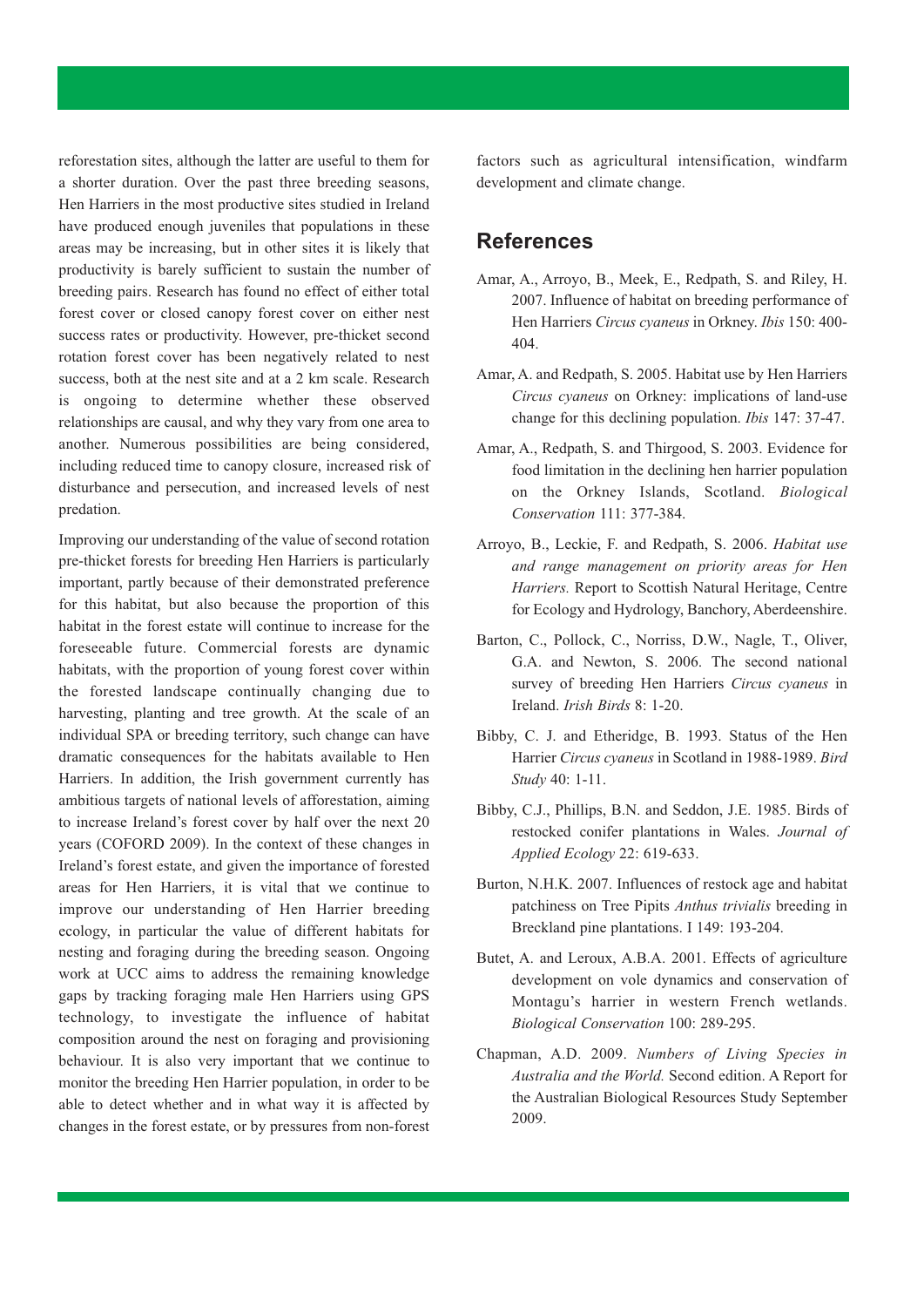- COFORD 2009. *Forestry 2030*. National Council for Forest Research and Development, Dublin.
- Ferguson-Lees, J. and Christie, D.A. 2001. *Raptors of the World*. Christopher Helm Publishers Ltd.
- Green, R.E. and Etheridge, B. 1999. Breeding success of the hen harrier *Circus cyaneus* in relation to the distribution of grouse moors and the red fox *Vulpes vulpes. Journal of Applied Ecology* 36: 472-483.
- Irwin, S., Wilson, M.W., Kelly, T.C., O'Donoghue, B., O'Mahony, B., Oliver, G.A., Cullen, C., O'Donoghue, T. and O'Halloran, J. 2008. A note on the breeding biology of Hen Harriers *Circus cyaneus* in Ireland. *Irish Birds* 8: 331-334.
- Lynas, P., Newton, S.F. and Robinson, J.A. 2007. The status of birds in Ireland: an analysis of conservation concern 2008-2013. *Irish Birds* 8: 149-167.
- MacGowan, F. and Doyle, G.J. 1996. *The effects of sheep grazing and trampling by tourists on lowland blanket bog in the west of Ireland.* In: Disturbance and Recovery in Ecological Systems. Giller, P. S. and Myers, A. A., Royal Irish Academy, Dublin.
- MacWhirter, R.B. and Bildstein, K.L. 1996. *Northern Harrier* (Circus cyaneus). In: The Birds of North America. Poole, A. and Gill, F., The Academy of Natural Sciences, Pennsylvania and The American Ornithologists' Union, Washington.
- Madders, M. 2000. Habitat selection and foraging success of Hen Harriers *Circus cyaneus* in west Scotland. *Bird Study* 47: 32-40.
- Madders, M. 2003. *A model of Hen Harrier ranging behaviour.* In: Birds of prey in a changing environment Thompson, D.B.A., Redpath, S., Fielding, A.H., Marquiss, M. and Galbraith, C.A., The Stationery Office, Edinburgh.
- McKee, A.-M., Bleasdale, A. and Skeffington, M.S. 1998. *The effect of different grazing pressures on the aboveground biomass of vegetation in the Connemara uplands.* In: Towards a Conservation Strategy for the Bogs of Ireland. O'Leary, G. and Gormley, F., Irish Peatland Council, Dublin.
- Norriss, D.W., Marsh, J., McMahon, D. and Oliver, G.A. 2002. A national survey of breeding Hen Harriers *Circus cyaneus* in Ireland 1998-2000. *Irish Birds* 7: 1- 10.
- O'Donoghue, B. 2004. *The Hen Harrier in Ireland.* Masters Thesis, University College Dublin.
- O'Flynn, W.J. 1983. Population changes of the Hen Harrier in Ireland. *Irish Birds* 2: 337-343.
- Petty, S.J. and Anderson, D. 1986. Breeding by Hen Harriers *Circus cyaneus* on restocked sites in upland forests. *Bird Study* 33: 177-178.
- Picozzi, N. 1978. Dispersion, breeding and prey of the hen harrier *Circus cyaneus* in Glen Dye, Kincardineshire. *Ibis* 120: 498-509.
- Redpath, S., Amar, A., Madders, M., Leckie, F. and Thirgood, S. 2002. Hen harrier foraging success in relation to land use in Scotland. *Animal Conservation* 5: 113-118.
- Redpath, S., Madders, M., Donnelly, E., Anderson, B., Thirgood, S., Martin, A. and McLeod, D. 1998. Nest site selection by Hen Harriers in Scotland. *Bird Study* 45: 51-61.
- Serrentine, P. 1992. *Northern harrier*, Circus Cyaneus. In: Migratory nongame birds of management concern in the Northeast. Schneider, K.J. and Pence, D.M., US Fish and Wildlife Service, Newton Corner, Massachusetts.
- Sim, I.M.W., Dillon, I.A., Eaton, M.A., Etheridge, B., Lindley, P., Riley, H., Saunders, R., Sharpe, C. and Tickner, M. 2007. Status of the Hen Harrier *Circus cyaneus* in the UK and Isle of Man in 2004, and a comparison with the 1988/89 and 1998 surveys. *Bird Study* 54: 256-267.
- Sim, I.M.W., Gibbons, D., Bainbridge, I.P. and Mattingley, W.A. 2001. Status of the Hen Harrier *Circus cyaneus* in the UK and Isle of Man in 1998. *Bird Study* 48: 341-353.
- Sinha, P.C. 1998. *Biodiversity Depletion (Encyclopaedia of Sustainable Development)*. Anmol Publications Pvt Ltd.